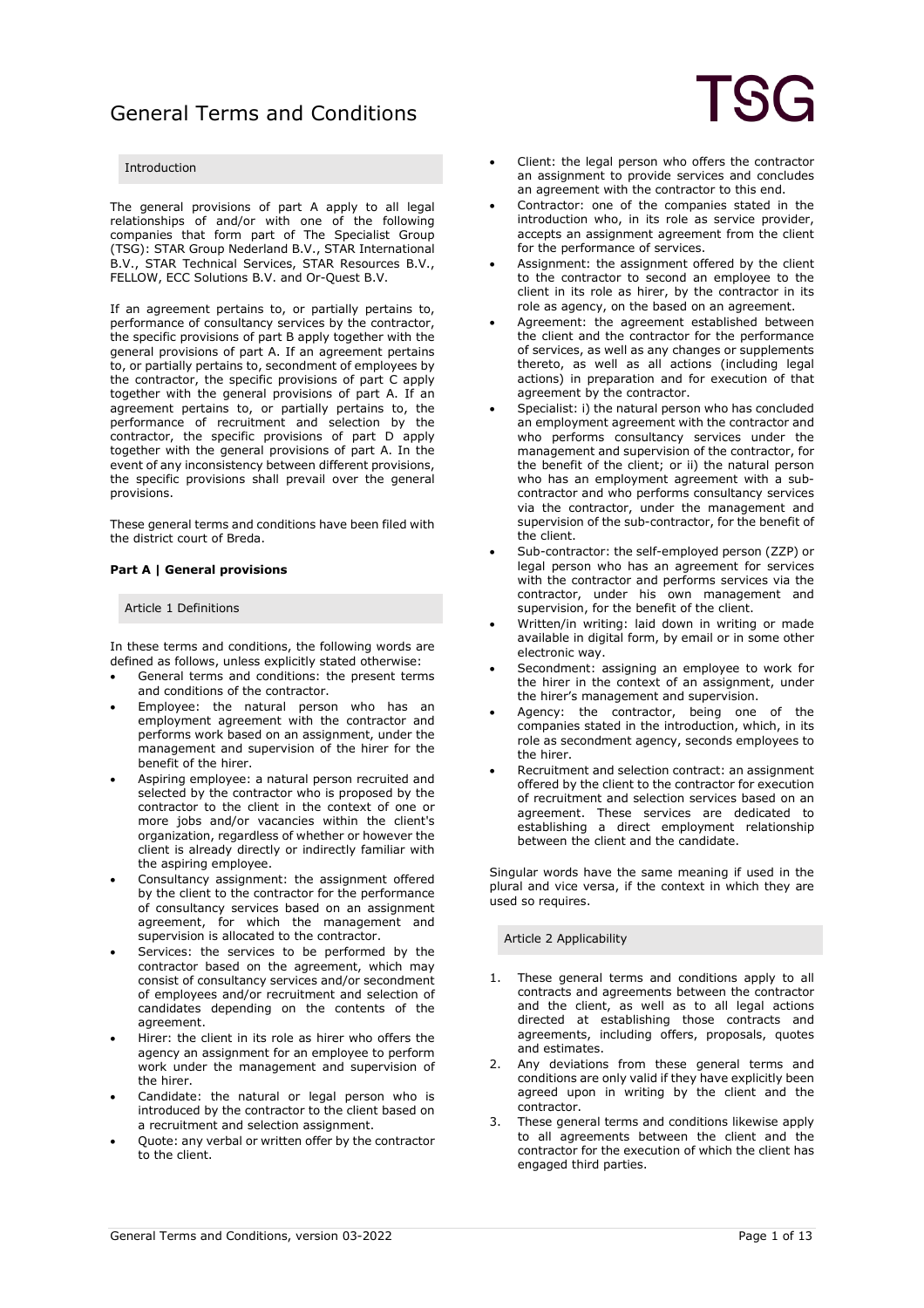- 4. If these general terms and conditions have once been applied to a legal relationship between the client and the contractor, the client is deemed to have agreed in advance with the applicability of these general terms and conditions to agreements subsequently concluded and to be concluded, including modifications of and supplements to these general terms and conditions.
- 5. The applicability of terms and conditions (including terms and conditions of purchase) of the client or aspiring client are explicitly ruled out, unless explicitly agreed and/or in writing otherwise at a particular time.
- 6. If the contractor deviates from these general terms and conditions in respect of one or more agreements, it does not mean that this deviation likewise applies to previous or subsequent agreements between the contractor and the client.

Article 3 The offer and establishing the agreement

- 1. A quote issued by the contractor is completely obligation free at all times. The contractor has the right to revoke an obligation-free quote within 4 (four) business days of issue or acceptance, even if this quote contains an acceptance period.
- 2. The contractor cannot be held to the quote if the client had reasonably been able to understand that the quote, or a part thereof, contained an obvious or clerical error.
- 3. The quote is valid for 30 (thirty) days from the date sent, unless stated otherwise in writing.
- 4. During the period prior to the acceptance of the quote by the client, the contractor is not obliged to keep the specialist, sub-contractor, employee or candidate available. If the specialist, subcontractor, employee or candidate is no longer available, the contractor is in no way liable vis-àvis the client or aspiring client, and the contractor shall only have a best efforts obligation to supply a replacement quote within reasonable limits and time.
- 5. The quote will always state the specific conditions under which the contractor can accept an agreement. The price of the services will ultimately be determined based on the actual hours worked, the amount of the purchase price (where applicable), the current CLA (where applicable), the hirer's bonus (where applicable) and the level of responsibility of the job function contracted.
- 6. Prices in the quote exclude VAT and other government surcharges, as well as any potential costs in the context of the agreement, unless stated otherwise in writing.
- 7. The draft estimate may only be accepted in its entirety and, in the case of partial acceptance, does not oblige the contractor to enter into an agreement for the accepted part of the estimate for a proportionate part of the estimated price.
- 8. Existing quotes do not automatically apply to future contracts.
- 9. An agreement is established when the client:
	- a. Places a job order or job search with the contractor; or
		- b. Accepts the contractor's quote within the period of validity; or
		- c. Signs a written agreement with the contractor; or
- d. Enters into negotiations with the specialist,<br>sub-contractor, employee or aspiring employee or employee.
- If the client places an assignment with the contractor without a prior quote, or if the quote has not yet been signed by the client and the contractor, an agreement will be regarded as having been established when the assignment is confirmed by the contractor or when the contractor starts the execution of the contracted work, including but not limited to when the contractor enters into discussion with the said specialist, subcontractor, employee or aspiring employee. The contractor is entitled at all times to replace a (proposed) specialist, sub-contractor, employee or aspiring employee and/or to revoke the quote without incurring any obligation for damages visà-vis the client.
- 10. The quote is made subject to the condition precedent of withholding approval by the management of the contractor if there is any question of compelling commercial interests.

Article 4 Fee and changes

- When establishing the agreement, the client and contractor may agree on a fixed fee.
- 2. If no fixed fee is agreed, the fee will be determined based on the actual hours worked. The fee will be calculated based on the agreed and/or applicable hourly rate multiplied by the number of hours actually worked. The hourly rate will be laid down in the agreement and applies exclusively to the specialist, sub-contractor, employee or aspiring employee named in the agreement. If no hourly rate has been agreed, the contractor's usual hourly rate will apply to the period in which the services are performed.
- 3. The contractor reserves the right to change the fee or the hourly rate at an interim time, regardless of whether a fixed fee or fixed hourly rate had been agreed with the client. The contractor is entitled to charge through price changes equivalent to the contractor's cost development, if the contractor can show that changes in the contractor's cost price have occurred during the term of the agreement in respect of, for example, wage rises or changes to laws or pursuant to laws, government decrees or government decisions of a coercive nature. Moreover, the contractor is entitled to raise the agreed fee or hourly rate if there is any question of one or more of the following situations: insofar as justified by (the application of) any provision contained in the<br>assignment and/or agreement and the and/or agreement and the accompanying conditions; insofar as a rise in the costs in the broadest sense is attached to the work performed by the specialist, sub-contractor, employee or aspiring employee; insofar as justified by changes that apply to the existing CLA for<br>temporary employees; insofar as other temporary employees; insofar as other circumstances arise as a result of which it would not be reasonable vis-à-vis the contractor to allow the agreement to continue with the application of the agreed fee or hourly rate.
- 4. The contractor reserves the right to change the arranged fee or the hourly rate at an interim time, if it turns out during execution of the services that the original agreed and/or expected amount of work was estimated insufficiently to such a degree

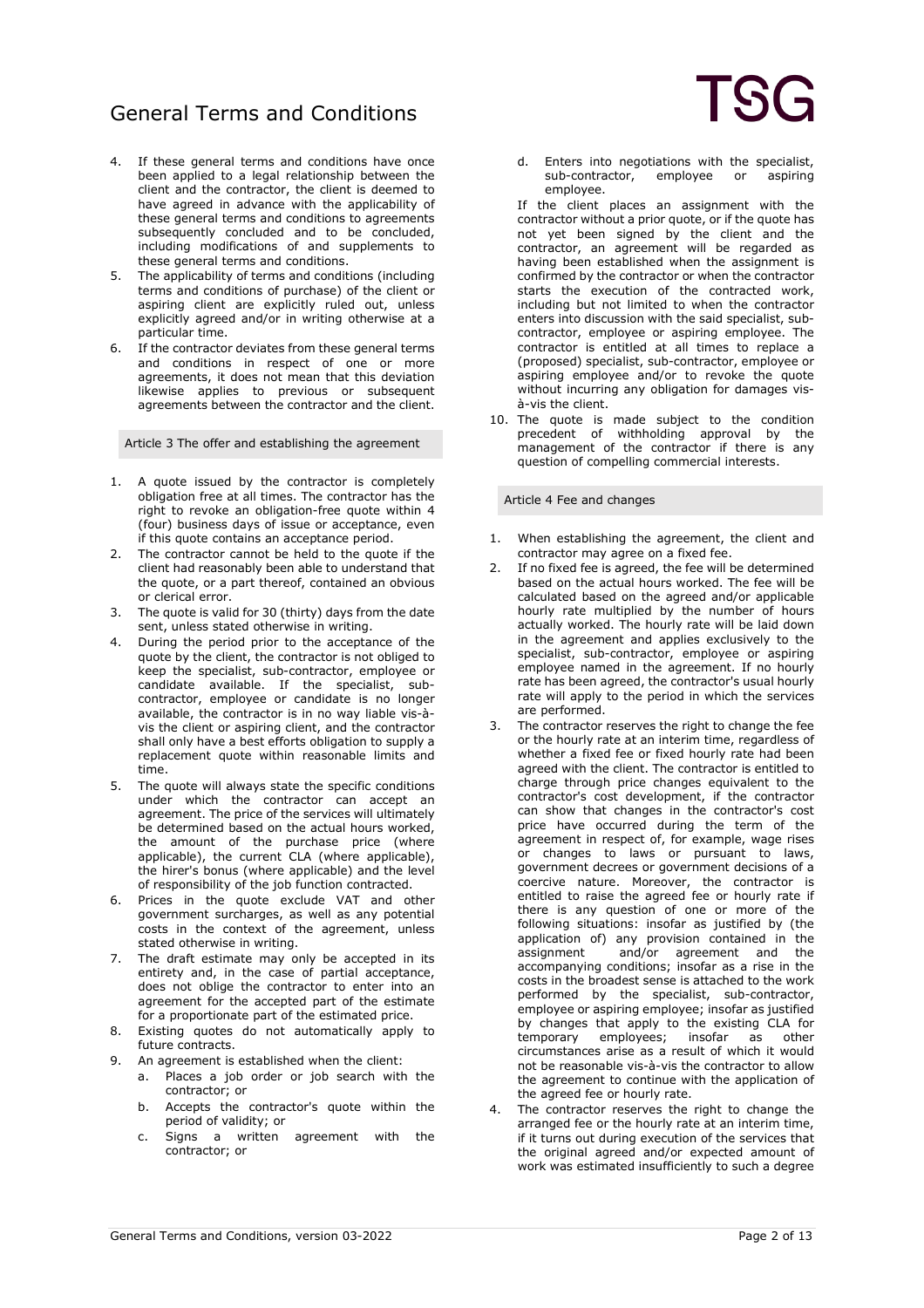when concluding the agreement – and this is not attributable to the contractor  $-$  that it cannot reasonably be expected of the contractor to perform the agreed services for the agreed fee or hourly rate. This shall always be the case if the actual amount of work relative to the services exceeds the agreed and/or the expected amount of work by a factor of ten percent or more.

5. The contractor shall notify the client of the proposed increase to the fee or hourly rate in writing. When doing so, the contractor shall state the amount of the increase and the date on which the increase will enter into effect. If the client should not wish to accept the fee or hourly rate increase as communicated by the contractor, the contractor is entitled to terminate the agreement within 7 (seven) business days of receipt of the said notification, as from the date given in the notification on which the price or rate adjustment would enter into effect, without the client being owed any compensation for damages. In such a case, the contractor shall be owed the agreed fee or hourly rate up until the time the agreement is terminated.

### Article 5 Timesheet

- 1. For each agreement with a term of more than one month, the agreed rate and the costs owing will be charged for that period. A four-week cycle will be maintained for invoicing, without prejudice to the contractor's right to invoice as soon as the services have been completed.
- 2. The contractor's invoices shall be drawn up based on the timesheets which are (digitally) signed and approved by the client, also referred to as (hourly and expense) declarations. These declarations are regarded as binding as soon as they have been approved by the client. The contractor is obliged to ensure that the information contained on the timesheet regarding the specialist, sub-contractor or employee is correct and truthfully stated.
- The client cannot invoke lack of signing authorization for (digital) timesheets compiled in the normal course of work, unless the client has excluded certain people from signing authorization in writing.
- 4. If the client refuses to sign and approve the (digital) timesheet issued by the contractor and/or has not provided the contractor with its own – as it believes – correctly completed timesheet within 14 (fourteen) days of the services having been performed, the contractor is entitled to make a binding determination of the number of hours worked by the specialist, sub-contractor or employee, in accordance with the assignment of the specialist, sub-contractor or employee, or in the absence of such an assignment, a reasonable determination, taking into account the agreed scope of the work or the number of hours worked which can be reasonably estimated.

Article 6 Payment and security

1. Unless agreed otherwise in writing, payment of invoices must be effected within 30 (thirty) days of the invoice date in the manner indicated by the contractor and in the currency stated on the invoice. The currency exchange date on the bank statement determines the payment date and shall be regarded as such.

- 2. The client must notify the contractor in writing within 10 (ten) days regarding complaints pertaining to invoices issued by the contractor, in the absence of which the client may no longer claim any putative inaccuracy. The burden of proof for complaints submitted by the deadline rests with the client. Complaints dealing with the contents of invoices do not suspend the client's payment obligations. The client shall furthermore not be entitled to any offset or postponement of payments based on a putative attributable fault or alleged unlawful act committed by the contractor.
- If the client remains in default of payment of any amount owed within the payment period, the client shall be in default automatically, without the contractor being obliged to send any notification of default. The client shall then owe interest of 1.5% per month on the due and payable amount, notwithstanding the contractor's right to<br>compensation for damages or further compensation compensation for damages. The interest on the due and payable amount will be calculated from the time that the client is in default until the time the full amount has been paid.
- 4. In case of liquidation, bankruptcy, full or partial suspension of payments, or attachment levied against the client as the result of which its<br>liquidation and/or solvency position is liquidation and/or solvency position is compromised, the contractor's claims vis-à-vis the client are due and payable with immediate effect.
- 5. The contractor is entitled to use payments made by the client firstly to settle the costs, secondly for the interest past due and finally for the principal and current interest, always starting with the oldest outstanding amount. The contractor may also refuse complete payment of the principal, if the past due and current interest multiplied by the costs cannot be paid at the same time.
- 6. The client shall be prohibited from offsetting the contractor's invoice amounts with the client's counterclaim vis-à-vis the contractor.
- 7. All costs, both legal and extra-legal, that the contractor is obliged to incur in effectuating its rights shall be borne in their entirety by the client. The fee for extra-legal costs is fixed at 15% of the principal owing, including VAT and interest, unless the contractor has demonstrably incurred additional costs, in which case the contractor is allowed to claim those additional costs from the client, with a minimum of €250 (two hundred and fifty euros) per claim. This fee shall always be owed by the client as soon as the client is in default and charged without the requirement of any further proof. In addition, all legal costs, including costs associated with an application for liquidation or bankruptcy, shall entirely be borne by the client.
- 8. The contractor shall be entitled when entering into the agreement to request that security be provided. Furthermore, the contractor shall be entitled to request that security or additional security be provided while the agreement is being executed, if the contractor receives indications concerning the lowering of the client's credit worthiness to the extent that the contractor might reasonably doubt the client's ability to fully comply with its obligations. This shall always obtain if the client, despite being in default, does not meet any of its due obligations. The provision of security shall be effected in a manner desired by the contractor. If the client, despite being in default,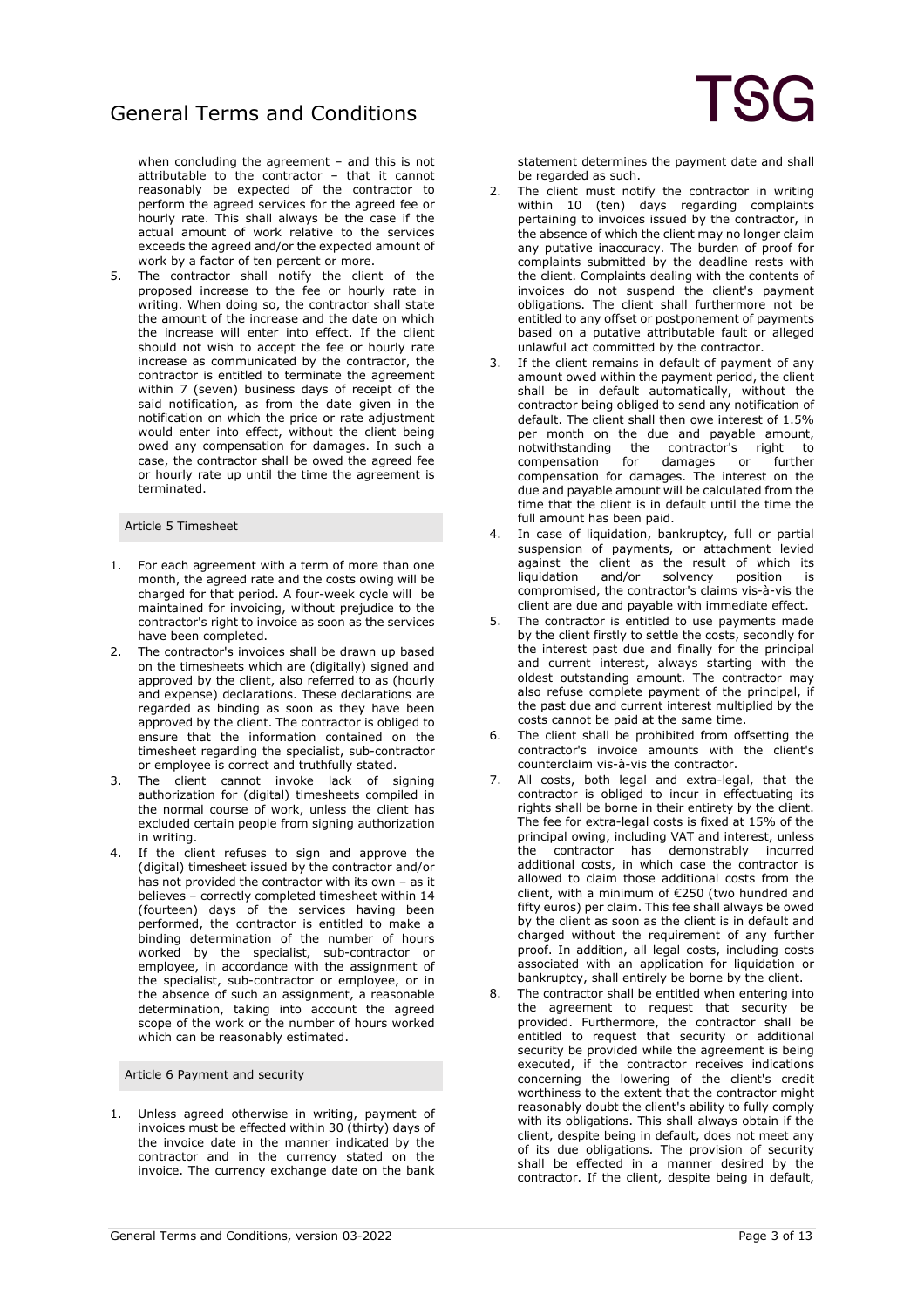does not provide the contractor with the security desired, all the client's obligations vis-à-vis the contractor shall be immediately due and claimable, while in this situation the contractor is also entitled to dissolve the agreement in writing and/or to postpone execution of the agreement at the contractor's own discretion, without being obligated for any damages vis-à-vis the client.

Article 7 Deduction of social insurance premiums and taxes

- 1. The contractor is responsible vis-à-vis the client for compliance with social insurance and tax legislation in respect of the specialist or employee who is or was involved in the performance of work in the Netherlands.
- 2. The contractor indemnifies the client for all liabilities of third parties in connection with the contractor's non-performance of the provisions of paragraph 1 of this article, which includes but is not limited to claims and/or surcharges for social insurance and/or taxes in respect of the specialist or employee.
- 3. The contractor shall, at the client's request, provide written proof of compliance with social insurance and tax legislation in respect of the specialist or employee.

#### Article 8 Complaints

- 1. Complaints regarding services performed must be communicated by the client to the contractor in writing within 8 (eight) days of discovery, but no later than within 14 (fourteen) days of completion of the said services. The complaint must contain a description of the alleged shortcoming that is as detailed as possible so that the contractor will be capable of responding properly, on penalty of lapse of the client's due rights.
- 2. If a client's claim is correct, the contractor remains entitled to perform the agreed services, unless this has become objectively pointless for the client. If the contractor as yet complies by performing the work within a reasonable period of time, the agreement shall be regarded as correctly fulfilled such that there is no issue of shortcoming which might entitle the client to compensation for damages and/or any other right. If this subsequent performance of the agreement is no longer possible or meaningful, and the client has expressed a justifiable complaint, the contractor shall only be liable within the boundaries of these general terms and conditions.

#### Article 9 Termination

- 1. The agreement may be terminated at all times in writing, except in those cases where these general terms and conditions preclude such action or those cases where the contrary has been agreed between the client and the contractor.
- 2. If the agreement is terminated by the client before the expiry date, the contractor shall be entitled to compensation for current and anticipated capacity utilization losses, as well as for lost profit, anticipated and current costs, unless facts and circumstances associated with the termination are

attributable to the contractor. Furthermore, the client shall nonetheless be obliged to pay outstanding invoices for services already provided by the contractor, while the contractor concomitantly has the right to as yet charge for the performance of work that has not yet been charged through.

3. If the agreement is terminated before the expiry date by the contractor, unless termination can be attributed to the client, the contractor shall ensure a reasonable transfer of the services still to be performed, in consultation with the client. The costs of this transfer will be paid by the client, unless the facts and circumstances associated with the termination are attributable to the contractor.

Article 10 Suspension and dissolution

- 1. The contractor is authorized to suspend fulfilment of its obligations if:
	- a. The client does not comply with its obligations of the agreement, or does not comply with them fully; or
	- b. The client was requested at the time the agreement was concluded or thereafter to provide security in fulfilment of its obligations under the agreement and this security – despite notification of default – has not been provided or is insufficient. As soon as the security has been provided, the power of suspension shall lapse.
- 2. Furthermore, the contractor is authorised to dissolve the agreement in writing if:
	- a. The client does not comply with its obligations under the agreement, or does not comply with them fully; or
	- b. Circumstances arise of such a nature that make it impossible to comply with the agreement or it can no longer be expected according to standards of reasonableness and fairness; or
	- c. Circumstances arise of such a nature that maintaining the agreement unchanged can no longer reasonably be expected.
- 3. The contractor's claims against the client are immediately due and payable if the agreement is dissolved or terminates in some other way. If the contractor suspends compliance with its contractor suspends compliance with its<br>obligations or terminates or dissolves the obligations or terminates or dissolves agreement, the contractor maintains its entitlements under law or the agreement.
- 4. The contractor shall always maintain the right to claim compensation for damages.

#### Article 11 Force majeure

1. Force majeure (non-attributable shortcoming) is, in addition to that which is referred to in law and/or case law, also understood to mean all external causes, whether or not foreseeable, over which the contractor is unable to exert any influence, and by which the contractor is not reasonably capable of fulfilling its obligations. This includes epidemics, pandemics and government measures taken as a consequence thereof; strike actions in the contractor's company; as well as shortcomings of third parties engaged by the contractor, including sub-contractors and transportation companies. If the contractor is no longer capable of continuing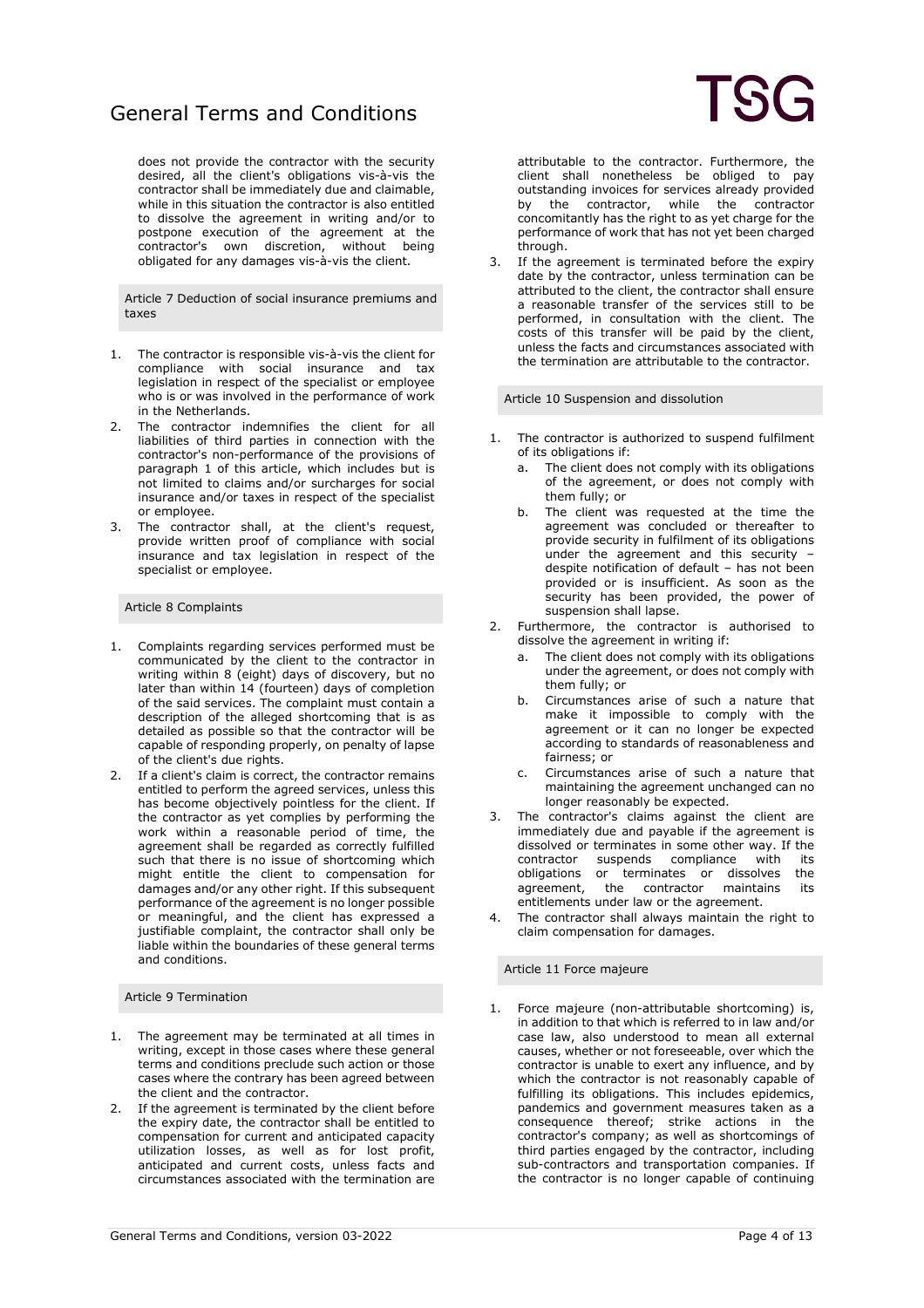the services due to the withdrawal of the specialist, sub-contractor or employee – for any reason whatsoever – the contractor shall endeavour to find another suitable specialist, sub-contractor or employee and to have this individual continue the work.

2. If delivery or execution of the agreement is unable to take place – in whole or in part – as a consequence of force majeure, this does not bestow any right to dissolution of the agreement, reduction of the agreed fee or hourly rate and/or compensation for damages. If the force majeure situation continues for more than 3 (three) months, arrangements will be made about further execution of the agreement and the corresponding applicable fee or hourly rate, and both the client and the contractor have the right to terminate the agreement in writing – in whole or in part – without being charged or owing compensation for damages. All of the above notwithstanding the contractor's right to compensation for the services it has already performed.

#### Article 12 Liability

- 1. The client shall monitor the results of the work performed at least every week and, in consultation with the contractor, limit any damages arising as much as possible. The associated costs shall be borne by the client.
- 2. The contractor shall be liable solely in the case of an attributable shortcoming in compliance, which shall be the case if errors are made or if the contractor has been negligent in a way that does not fall within customary professional knowledge governing acceptance of a project as described in the agreement. If the contractor were to be liable, then its liability shall always be limited to the provisions of this article. An attributable shortcoming is solely the case if the contractor does not comply with its obligations, or does not comply with them by the deadline, even after it has received a notice of default by registered mail.
- 3. The contractor's liability for damages is limited to any direct damage and maximized at all times at half of the amount already invoiced, as stipulated in the agreement concluded, for that portion of the agreement to which the liability applies. For an agreement with a term longer than 6 (six) months, liability is further limited to half of the fee which the client owes for the last six months. Liability of the contractor for direct damages is at all times limited to a maximum of €50,000 (fifty-thousand euros).
- 4. Direct damages exclusively refer to:
	- a. The reasonable costs for determining the cause and scale of the damages, insofar as the determination pertains to damages within the meaning of these general terms and conditions.;
	- b. Any reasonable costs incurred in order to hold<br>the contractor responsible for faulty the contractor responsible for faulty performance of the agreement, unless the faulty performance is not attributable to the contractor. These costs are only eligible for compensation after the client has first given the contractor a reasonable period to repair the faulty performance;
	- c. Reasonable and actual costs incurred in order to prevent or limit the damages, if and insofar

as the client can prove that these costs have actually led to limiting the damage directly, as intended by this article.

- 5. The contractor shall never be liable for:
	- a. Indirect damage, including but not limited to consequential damages, lost profit, lost savings and damages as a result of business interruptions;
	- b. Damage to assets that were made available by the client to the specialist, sub-contractor or employee in the context of performance of work;
	- c. Damage arising by the specialist, subcontractor or employee acting or neglecting to act, insofar as the said person was performing work at the direction of the client, nor for the presence of concealed faults in the assets or the work;
	- d. Any type of damage if and insofar as the contractor was performing work under the management and supervision of the client;
	- e. Damage, of any nature whatsoever, because the contractor relied on information provided by the client that was incorrect and/or incomplete, unless this incorrectness or incompleteness should have been known to the contractor without further examination;
	- f. Damage arising due to performance of the services in accordance with instructions given by the client and/or assets it has made available.
- 6. The client is liable for all direct and indirect damages and costs caused by its non-compliance with the obligations resting with said client under the agreement or the law. The client indemnifies the contractor for third-party claims in this regard.
- If the contractor or third parties engaged by the contractor perform work in the context of the agreement at the client's premises or at a location designated by the client, the client shall ensure the contractor or third parties concerned are reasonably provided with the desired facilities, without further charge. The client shall observe in full all the provisions of Article 658 of Book 7 of the Dutch Civil Code (DCC) dealing with protection against hazards associated with the specialist, subcontractor or employee. The client shall be fully liable vis-à-vis the specialist, sub-contractor or employee in that context and indemnifies the contractor explicitly for all damages and costs that the contractor suffers in connection with any claim made by the specialist, sub-contractor or employee concerned under those provisions.
- 8. The precondition for the right to any compensation for damages is that the client has protested to the contractor about the issue in writing and supported with reasons within 1 (one) month after discovering the shortcoming, or after it should reasonably have discovered it, on penalty of lapse of rights.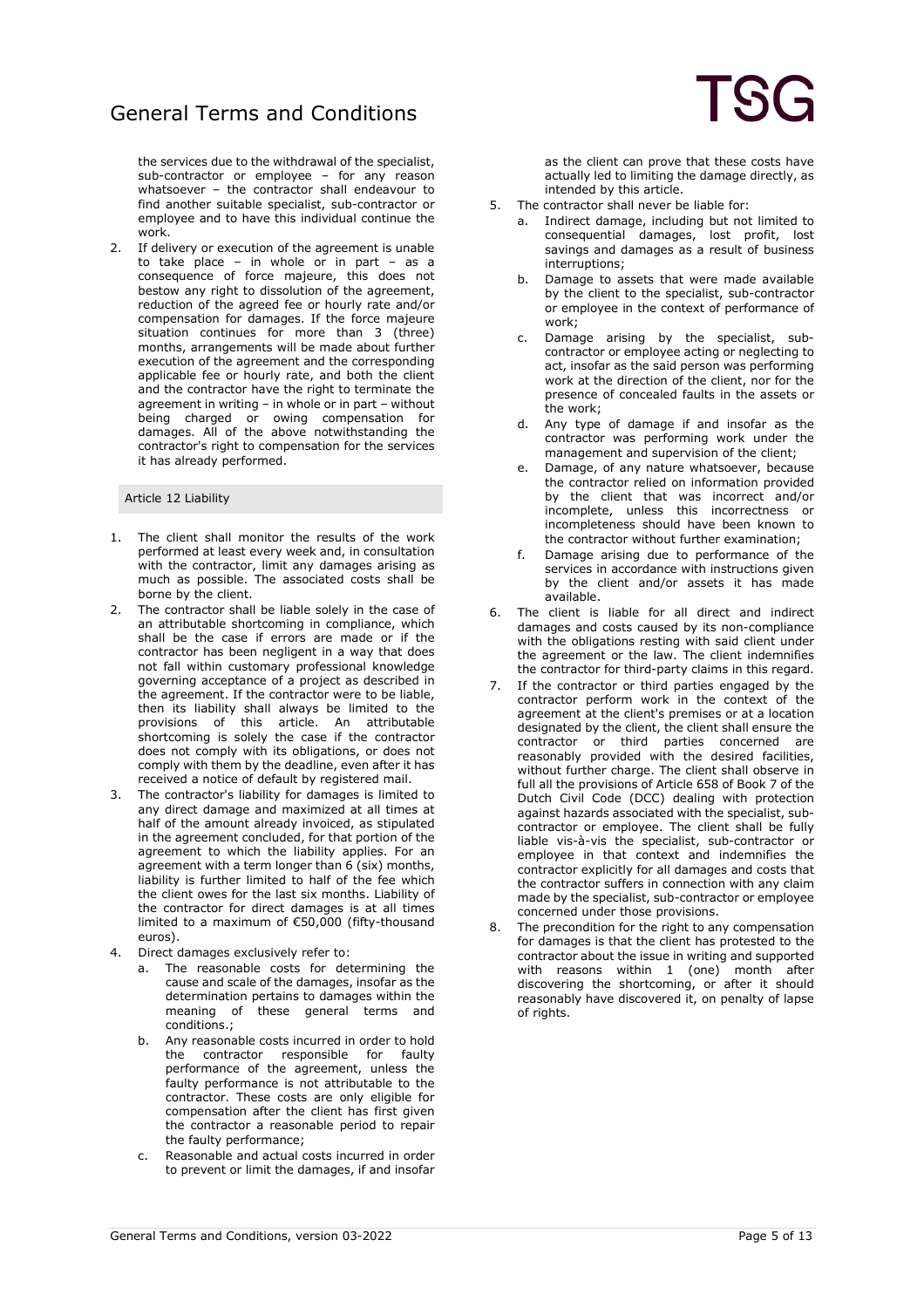Article 13 Confidentiality and GDPR

- 1. The client and the contractor are both obliged to keep all information that they receive condifential or have received from each other or another source in the context of the agreement.
- 2. In the framework of the General Data Protection Regulation (GDPR), the client and the contractor shall take due care with the data and information received from the specialist, sub-contractor or employee and never pass this information on to third parties, unless one of the two is obliged to provide confidential information to a third party designated by the law or a court of law, on the grounds of a legal provision or judicial ruling.
- 3. If the contractor is obliged to provide a third party designated by the law or a court of law with confidential information on the grounds of a legal provision or judicial ruling, and the contractor cannot invoke the right of refusal, the contractor is not obliged to pay compensation for damages and the client is not entitled to proceed to dissolve or terminate the agreement.
- 4. The contractor shall explain the confidentiality obligation to the specialist, sub-contractor or employee. If the client should desire a more specific confidentiality obligation, the contractor shall comply in a reasonable request upon being asked by the client. The client is free to obligate the specialist, sub-contractor or employee directly regarding confidentiality. The client should inform the contractor about its intention of doing so and provides the contractor with a copy of the draft declaration or agreement.
- 5. The contractor shall not be liable for any fine, penalty payment or potential damage to the client as the result of violation of the confidentiality obligation by the specialist, sub-contractor or employee.
- 6. The client and the contractor shall ensure that fitting technical and organisational security measures are taken in order to protect against loss, destruction or against any type of unlawful processing of personal data provided or received in connection with execution of the agreement. In the case of loss or suspected loss of personal data or expected damages, the Data Leaks (Reporting Obligation) Act shall be observed.
- 7. The client will receive the personal data of the aspiring employee, employee and/or specialist from the contractor. If the client decides not to pursue the quote offered, the client shall destroy the personal data received within 1 (one) week.
- 8. If the client is obliged under law at the start of a consultancy assignment or assignment to verify the identity of the specialist, sub-contractor or employee, the client shall do this based on an original identity document which states the nationality of the employee. This identity document must be carefully checked for veracity and validity.
- 9. The client shall handle the personal data of the specialist, sub-contractor or employee as communicated within the framework of the agreement as confidential.
- 10. The client explicitly declares familiarity with the valid laws and regulations governing the processing of personal data. The client shall only use the personal data acquired from the contractor for the purpose for which it has been acquired, not

retain them longer than as permitted by laws and regulations and ensure the proper security of such personal data. The client shall, moreover, only process such personal data in accordance with the provisions of the applicable privacy laws and regulations.

- 11. The contractor is not liable for fines or claims incurred by the client because it has not complied with its obligations as stated in this article.
- 12. The client indemnifies the contractor for fines incurred due to non-compliance with the obligations stated in this article.

Article 14 Acquisition of employee

- 1. For the provisions of this article, entering into an employment relationship with an aspiring employee, employee, specialist and/or subcontractor is understood to mean:
	- a. entering into an employment agreement, a work contract and/or an assignment agreement by the client with an aspiring employee, employee, specialist and/or subcontractor;
	- b. making the relevant aspiring employee, employee, specialist and/or sub-contractor available by a third party;
	- c. entering into an employment relationship by the aspiring employee, employee, specialist and/or sub-contractor with a third party, whereby the client and that third party are associated in a group (as referred to in Article 24(b) of Book 2 of the DCC), or one is a subsidiary of the other (as referred to in Article 24(a) of Book 2 of the DCC).
- 2. For the provisions of this article, aspiring employee, employee, specialist and/or subcontractor are likewise understood to mean:
	- a. The aspiring employee, employee, specialist and/or sub-contractor who is registered with the contractor;
	- b. The aspiring employee, employee, specialist and/or sub-contractor who has been proposed by the contractor to the client and/or introduced to the client;
	- c. The employee or specialist whose period of availability ended less than 12 (twelve) months before entering into the employment relationship with the client or the subcontractor whose work ended less than 12 (twelve) months before entering into the employment relationship with the client.
- 3. The client is exclusively entitled to enter into an employment relationship with an aspiring employee, employee, specialist and/or subcontractor, if the provisions of this article are complied with.
- 4. The client shall inform the contractor as quickly as possible in writing of its intention to enter into an (employment) relationship with the aspiring employee, employee, specialist and/or subcontractor prior to executing that intention. The agreement shall be terminated by the client with due observation of these general terms and conditions.
- 5. If the contractor proposes an aspiring employee, employee, specialist and/or sub-contractor to the potential client and this client enters into an employment relationship with the said aspiring employee, employee, specialist and/or sub-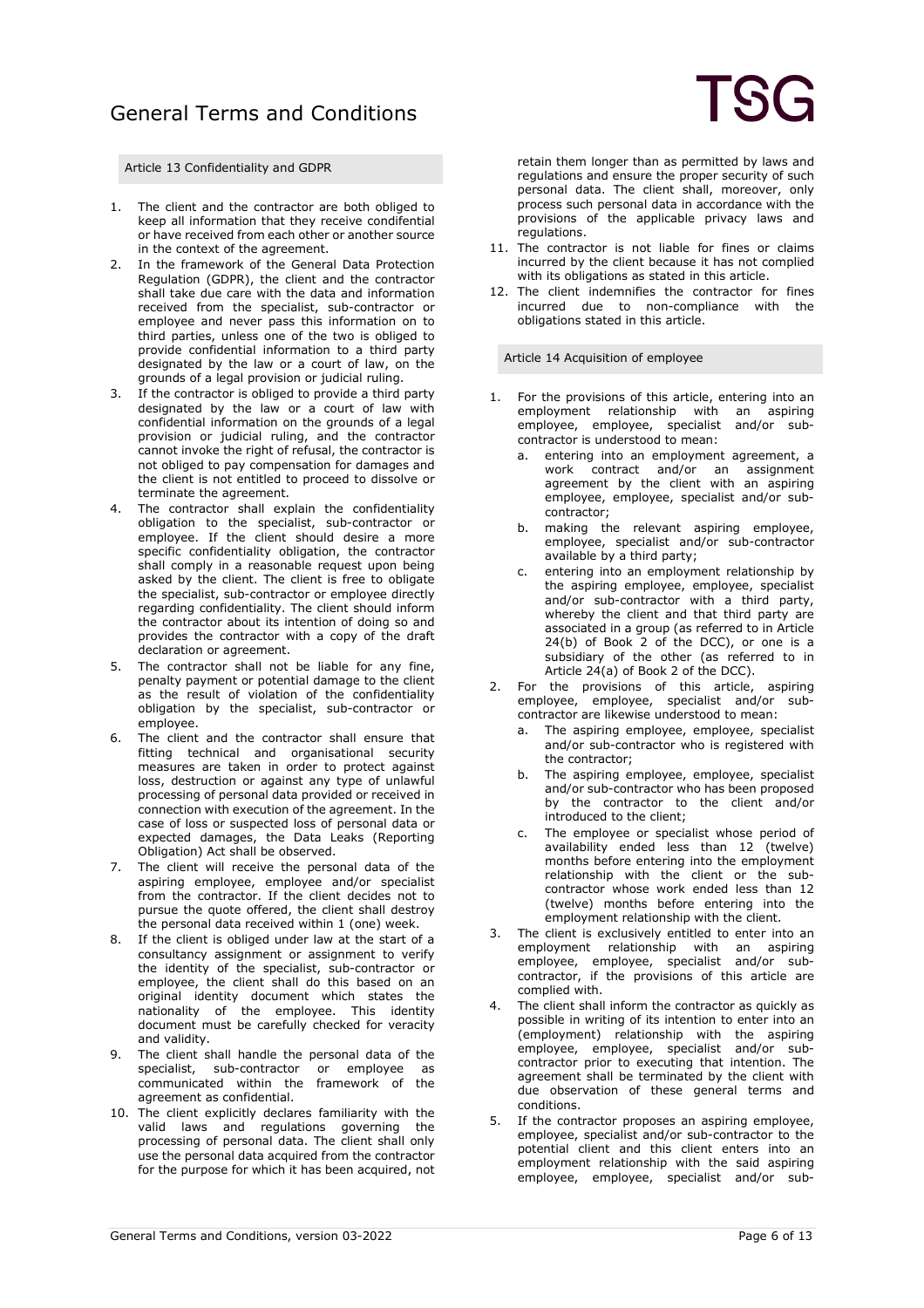contractor within 12 (twelve) months of the aspiring employee, employee, specialist and/or sub-contractor being proposed for the same or a different job position, the aspiring employee, employee, specialist and/or sub-contractor will be designated as a candidate and the client shall be bound by the provisions stated in part D of these general terms and conditions. Whether the client already knew the aspiring employee, employee, specialist and/or sub-contractor directly or indirectly – in any form whatsoever– will not be relevant to the obligation to pay compensation as referred to in this article.

- 6. The contractor's service provision is dedicated to supporting clients by making specialists, subcontractors or employee available and/or for consultancy on an interim basis. For such service, the contractor and the client doe not intend employment of the specialist, sub-contractor or employee by the client, either directly or indirectly.
- 7. If the client offers the specialist, sub-contractor or employee an employment relationship within 12 (twelve) months of the end of the work, and enters into an employment relationship with the specialist, sub-contractor or employee, the client shall owe an immediately due, and not eligible for setoff fee to the contractor equivalent to 25% of the most recent applicable rate or client's rate for 3,400 (thirty-four hundred) hours, minus the hours already worked by the specialist, sub-contractor or employee based on the agreement. The client is not permitted to enter into an employment relationship with the specialist, sub-contractor or employee after a minimum deployment of 2 (two) years and minimum 3,400 (thirty-four hundred) worked invoiceable hours without owing the contractor a fee.
- 8. If it is agreed in advance when placing the request that the purpose of the assignment or consultancy assignment is ultimately to realize employment with the client, this is possible after a minimum deployment of 1 (one) year and minimum 1,700 (seventeen hundred) worked billable hours, without the client owing the contractor a fee.
- 9. Based on this paragraph,if the client offers the specialist, sub-contractor or employee an employment relationship during the term of the agreement or within 12 (twelve) months of the work ending, and enters into an employment relationship with the specialist, sub-contractor or employee, the client shall owe an immediately due, payable and not eligible for setoff fee to the contractor equivalent to 25% of the most recent applicable rate or client's rate for 1,700 (seventeen hundred) hours, minus the hours already worked by the specialist, sub-contractor or employee based on agreement.

Article 15 Intellectual property and copyright

- 1. Regardless of the provisions in these general terms and conditions, the contractor shall be the rightful owner of intellectual property that is created in the framework of the agreement, including those protected by copyright.
- 2. All documents provided by the contractor, such as agreements, reports, recommendations, designs, sketches, drawings, software and the like are exclusively intended to be used by the client and may not be reproduced, published, processed or

brought to the attention of third parties, unless otherwise ensuing from the nature of the documents provided.

The contractor reserves the right to use knowledge added or developed by means of executing the agreement for other purposes, insofar as no confidential information is brought to the attention of third parties in the process.

Article 16 Preventing discrimination

- 1. The client shall exclusively set and consider<br>relevant requirements for the iob requirements for the job<br>ignment when entering into and  $function/assignment$  when entering into executing the agreement or other agreements. The client shall make no unlawful distinction based on religion, beliefs, political affiliation, sex, race, nationality, sexual orientation, marital status, disability, chronic disease, age or on any other basis whatsoever.
- The contractor shall also follow these principles for the specialist, sub-contractor, employee and/or aspiring employee proposed by the contractor.

Article 17 Conversion and modification

- 1. If any provision of these general terms and conditions is void or voidable, the other provisions shall remain in full force. The client and the contractor shall replace the void provision with a provision which, as far as possible, is of equivalent effect.
- 2. The contractor is entitled to modify these general terms and conditions from time to time, for which a reasonable notification term in respect of the client must be duly observed. In the absence of any protest from the client within 14 (fourteen) days of notification, the modified general terms and conditions will apply from the date of notification to all new agreements, as well as to all those agreements still current, insofar as these are being executed after the date of notification.
- 3. These general terms and conditions replace any previous general terms and conditions – whether or not registered – used by the contractor or its legal predecessors.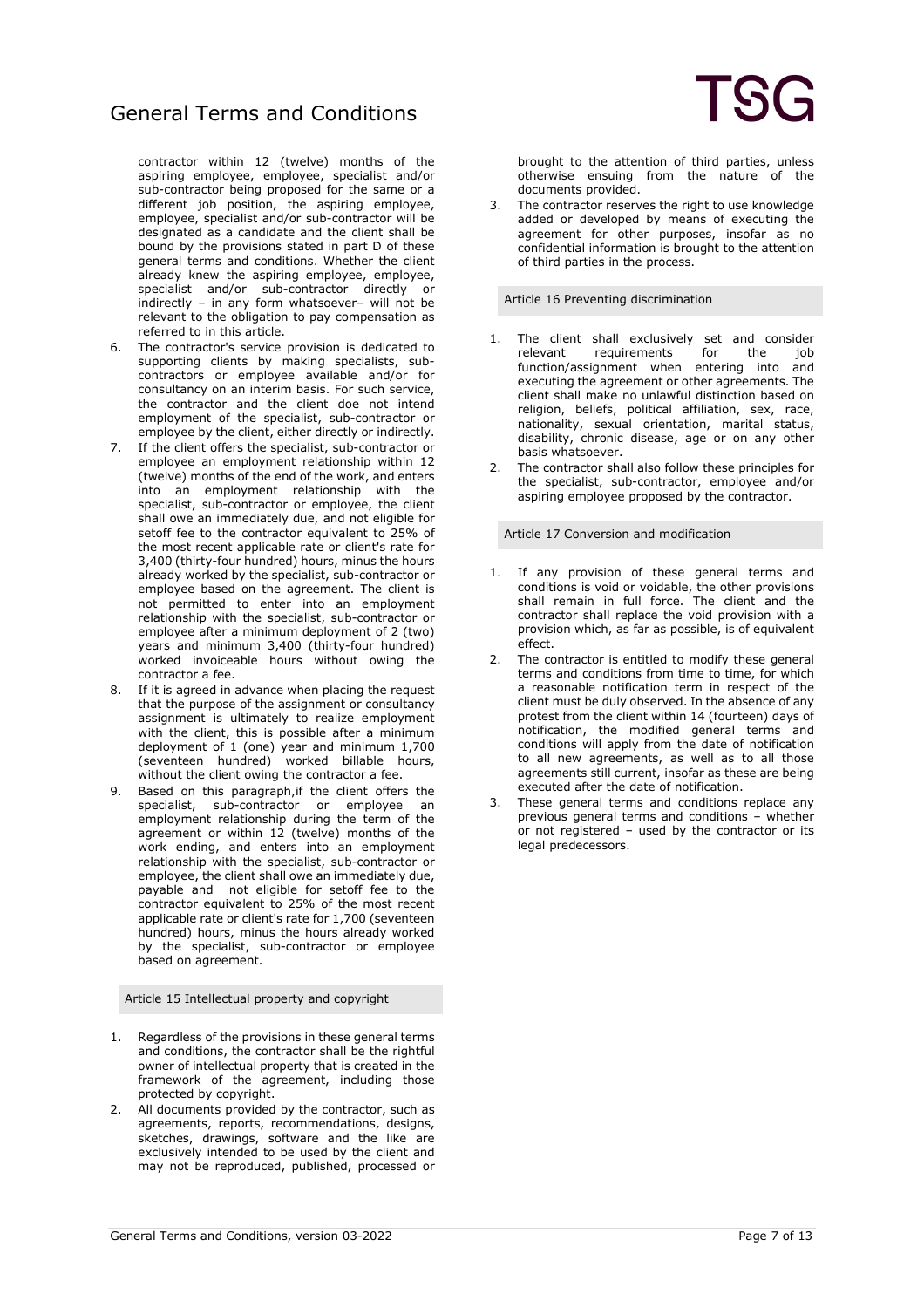### Article 18 Applicable law

- 1. Dutch law exclusively applies to the agreement and the establishment of the agreement.
- 2. If disputes arise between the client and the contractor ensuing from agreements concluded or to be concluded or other agreements for the execution thereof, both parties express the explicit intention that these disputes shall be resolved in joint consultation, without mediation of the courts.
- Should, despite this explicit intention, it be impossible to resolve such a dispute, then disputes between the client and the contractor on account of an agreement or the establishment of an agreement shall be exclusively brought before the authorized court of Zeeland-West-Brabant, Breda location, or at the discretion of the contractor, before the authorized court in the location where the client has registered its business.

### **Part B | Consultancy assignments**

#### Article 19 Establishing the agreement

- 1. If the client's acceptance deviates from the quote, no agreement will be established, unless the contractor issues an order confirmation or revised order confirmation within 5 (five) business days of receipt, in which case the agreement based on this order confirmation or revised order confirmation will be established. If the client communicates in writing that the client does not accept this order confirmation within 5 (five) business days of the date sent, no agreement will be established.
- 2. If the client encounters anything unclear in the agreement, the client is obliged to indicate this to the contractor and to request clarification immediately, before the contractor starts execution of the agreement.
- 3. Everything agreed between the client and the contractor verbally before the date the agreement is established shall be nullified by concluding this agreement.

Article 20 Execution of the agreement

- 1. When established, the agreement entails an obligation to produce results for the contractor, unless the contractor agrees with the client explicitly and in writing that its obligation ought to be considered as a best efforts obligation. The contractor shall execute the agreement under its own management and supervision, to the best of its understanding and ability, and in accordance with the duty of care of a good contractor and the requirements of professionalism, whereby the state of knowledge and expertise at the time the agreement is concluded shall be observed.
- 2. If the contractor makes use of a sub-contractor or third party, the contractor shall make this known in advance in writing when issuing the quote or during the consultancy assignment. The parties shall, in aforesaid case, agree that management and supervision of the consultancy assignment is allocated to the sub-contractor or third party.
- 3. During the performance of the services, with responsibility, management, and supervision allocated to the contractor or sub-contractor, the

client will be able to give instructions to the specialist or sub-contractor about the further determination of the final result of the consultancy assignment, provided that these are are justified and provided in a timely manner. The instructions cannot imply that work should be performed for others than the client or at a location other than the location other than the location of the client, unless the contractor gives explicit written permission.

- 4. The client shall ensure that all information, which the contractor has indicated is necessary, or which the client reasonably deemed necessary for the correct execution of the agreement, is presented to the contractor in a timely manner. If the information needed for execution of the agreement has not been presented to the contractor in a timely manner, the contractor is entitled to postpone execution of the agreement and/or to charge the client for the costs arising from the delay according to the usual rates. Any delay in execution of the agreement arising from this can never be a shortcoming of the contractor.
- 5. If the agreement will be executed in phases, the contractor may postpone execution of the parts of the agreement that belong to a subsequent phase until the client has approved the results of the previous phase or phases in writing.
- The agreed hourly rate is based on a normal working week of 40 (forty) hours and assuming that the work will be performed in the Netherlands. For overtime, work on Sunday and public holidays, and work outside the Netherlands, a special hourly rate and – where applicable – corresponding expense allowance shall be agreed. The client will in any case be obliged to reimburse expenses incurred by the specialist in the context of execution of the consultancy assignment, if such costs are not included in the hourly rate.
- When work needs to be performed outside the Netherlands for proper execution of the assignment, the client must inform the contractor explicitly and in writing, and prior to proceeding the client must receive the contractor's written consent. If consent has been given, the client must in any case inform the contractor of the country, city, nature of the work and estimated duration of the stay outside the country. Based on this information, and as a consequence thereof, the contractor is entitled to increase the agreed fee or hourly rate.
- 8. The client indemnifies the contractor for any claims of third-parties who suffer damages from the execution of the agreement, if such liabilities can be attributed to the client.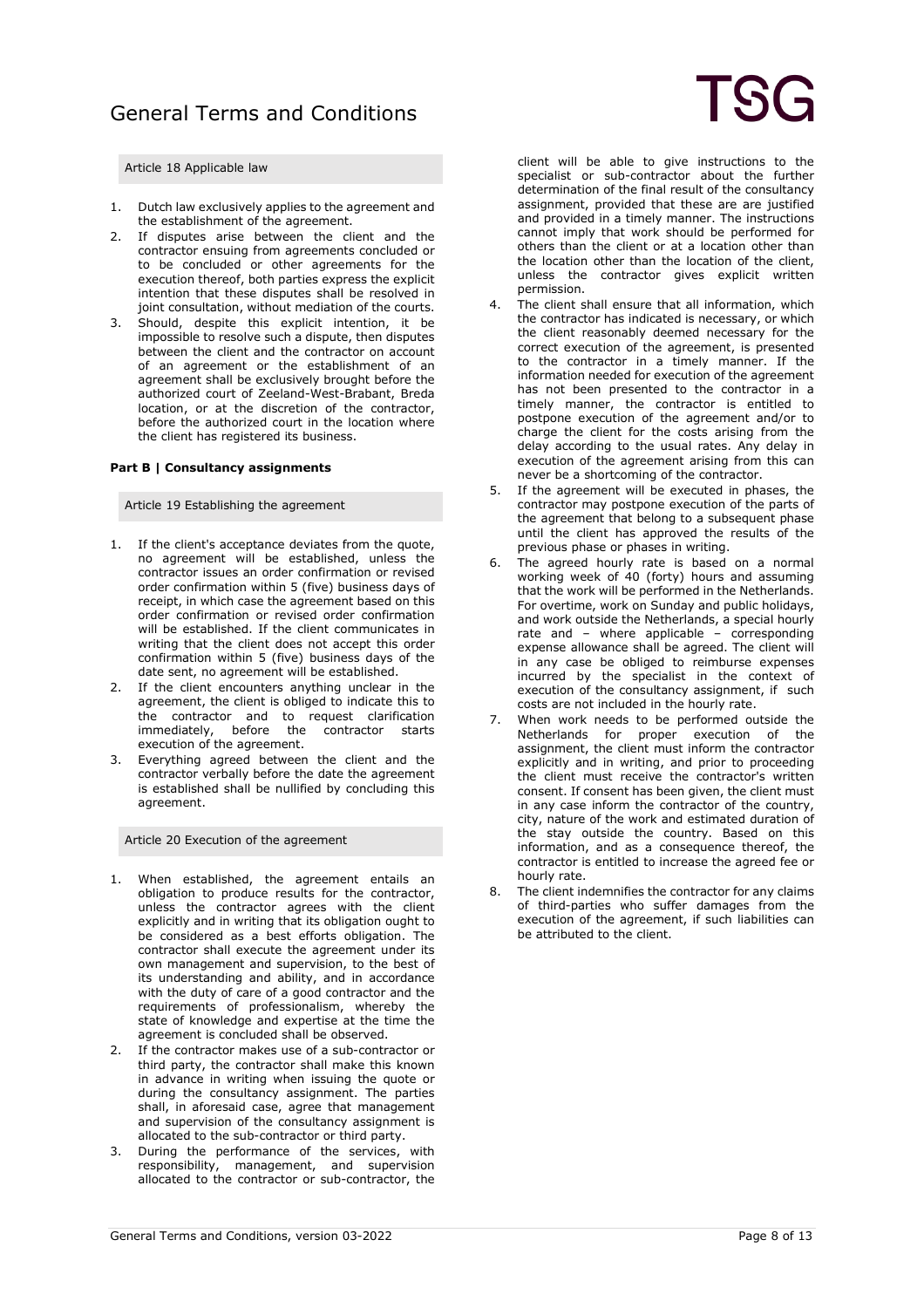

Article 21 Modifications to the agreement

- 1. If it emerges during execution of the agreement that for a proper execution it is necessary to change or supplement the work performed, the consultancy assignment shall be modified accordingly in a timely manner and in reasonable mutual consultation. Supplements or changes to the agreement will only be binding if they are laid down in writing in the form of an appendix to the agreement. The date that the supplements or changes enter into effect will be stated in said appendix.
- 2. If it has been agreed that the agreement will be changed or supplemented, the deadline for completion of the consultancy assignment may be affected. The contractor shall inform the client as soon as possible.
- 3. If there are changes to laws and as a result of which the agreement must be changed or supplemented, any and all potential (negative) consequences shall be borne by and are at the risk of the client, unless an additional written agreement states otherwise. The client and the contractor are obliged to establish the necessary changes or supplements to the agreement as soon as possible in reasonable consultation.
- 4. If a change or supplement to the agreement has financial and/or qualitative consequences, the contractor shall inform the client in advance. If a fixed fee has been agreed, the contractor shall inform the client of the change or supplement to the agreement in writing.
- 5. The contractor shall not charge if the change or supplement is the result of circumstances that are solely attributable to the contractor.

Article 22 Duration of contract and term of execution

- 1. The agreement shall be entered into for an indefinite term, unless the nature of the agreement dictates otherwise or otherwise is explicitly agreed upon in writing.
- 2. Unless otherwise is explicitly agreed upon in writing the terms agreed for execution of specific work are never final deadlines. In the case that the execution term is exceeded, the client must issue the contractor a written notice of default, in order to effectuate that the contractor is in default, whereby the contractor shall be offered a specific reasonable term in mutual consultation with the contractor within which the contractor can as yet fulfil the agreement.

#### **Part C | Secondment**

Article 23 Assignment and secondment

- *1.* The specific conditions under which the employee is seconded to the hirer shall be included in the agreement.
- *2.* The assignment will be entered into for a specific or indefinite term.
- *3.* The assignment for specific term is an assignment entered into:
	- a. For a fixed period;
- b. For a determinable period;
- c. For a determinable period that does not exceed a fixed period.

The assignment for a specific term ends automatically when the agreed time has elapsed or an objectively determinable event, which has been set in advance, has occurred.

- *4.* The assignment for an indefinite term ends by written notice of termination, with due observance of a notification period of 2 (two) months.
- *5.* Interim notice of termination of the assignment for a specific term is not possible, unless explicitly agreed otherwise. If an interim notice of termination has been agreed, notice must be given in writing with due observation of a notification period of 1 (one) month.
- *6.* Every assignment shall end immediately on account of a notice of termination at the time that the hirer or agency terminates the assignment because:
	- a. The other party is in default;
	- b. The other party has been liquidated;
	- c. The other party has been declared in a state of liquidation/bankruptcy or has applied for a suspension of payments.

If the agency terminates the agreement based on one of the reasons mentioned above, the applicable action or behavior of the hirer is regarded as a request to terminate the agreement. If the agency terminates due to one of the grounds given above, the conduct of the hirer, on which the termination is based, contains an intimation of the hirer's request to terminate the availability. This shall not lead to any liability on the part of the agency for damages that the hirer may suffer as a consequence. As a result of the termination, all of the agency's claims become immediately due and payable.

Article 24 End of secondment

- 1. The end of the assignment entails the end of the secondment. Termination of the assignment by the hirer entails the request by the hirer to the agency to terminate the current secondment as of the date on which the assignment would automatically end or on which the assignment would automatically be dissolved.
- 2. If the hirer terminates the agreement in conformance with this article, the hirer is obliged to pay for the full number of hours during the notice period that the employee would have worked as if that employee had continued to work under the usual conditions.
- If an agency clause applies to the employee and the agency, the secondment of the employee shall end at the request of the hirer at the time that the employee gives notice that he or she is not capable of performing the work due to work incapacity/inability, Where necessary, the hirer is deemed to have made this request. The hirer shall confirm this request in writing to the agency, if required.
- 4. The secondment ends automatically if and as soon as the agency can no longer second the employee because the employment agreement between the agency and the employee is terminated and this employment agreement will not be continued consecutively for the benefit of the same hirer. This shall not constitute an attributable failure on the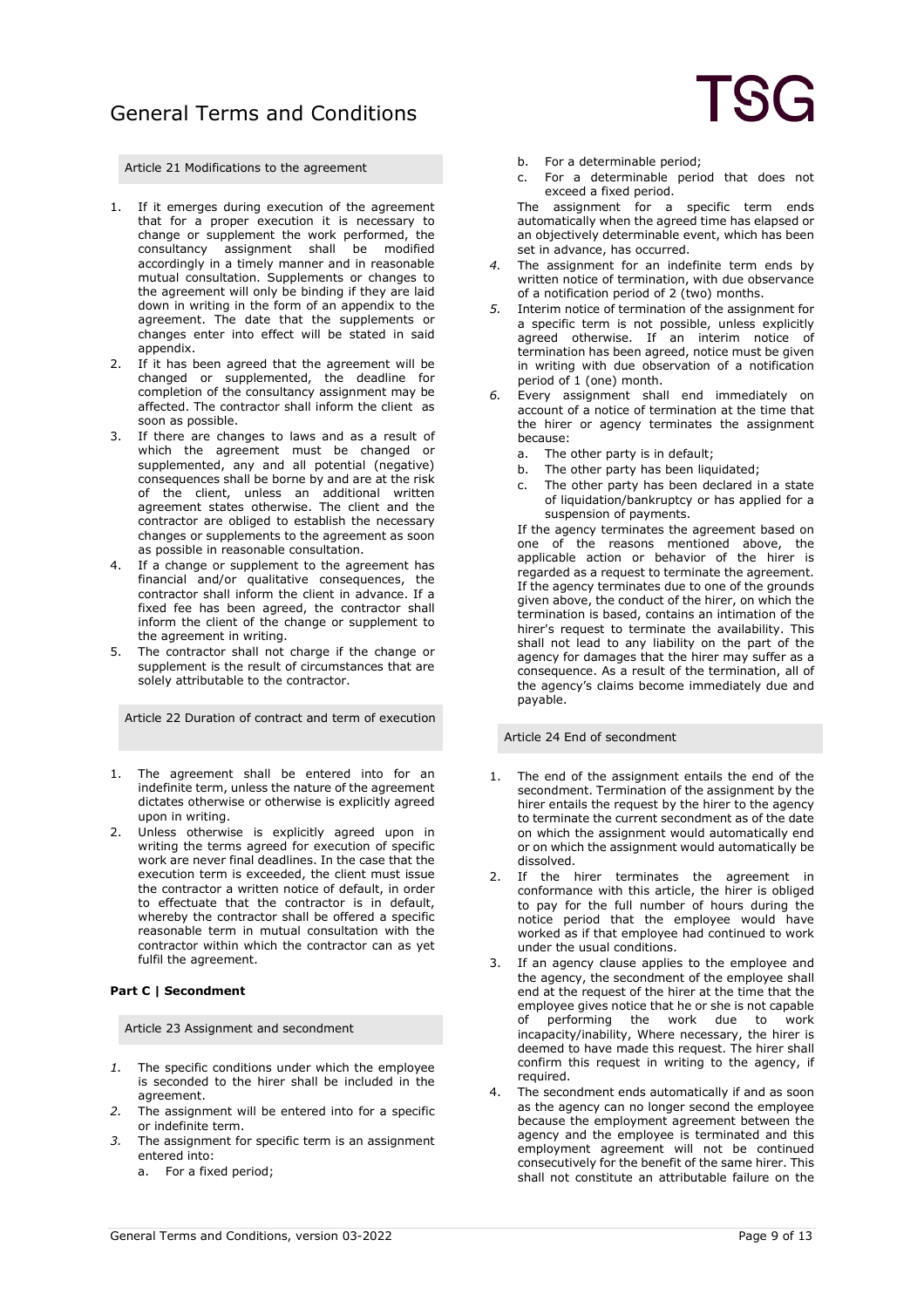part of the agency vis-à-vis the hirer and is likewise not liable for any potential damages that the hirer might suffer as a result.

Article 25 Replacement, availability and re-integration

- 1. The agency is entitled at all times to issue a proposal to the hirer for the replacement of a proposed seconded employee by another employee for continuation of the assignment, with a view to – among other things – the agency's company policy or personnel policy, maintaining employment opportunities or compliance with currently applicable laws and regulations, in particular the CLA and the dismissal guidelines for the temporary employment sector. The hirer shall only reject such a proposal on reasonable grounds. The hirer shall, if required, provide a written explanation for such rejection.
- 2. This shall not constitute an attributable failure on the part of the agency vis-à-vis the hirer, and the agency shall likewise not be liable to pay the hirer any compensation for damages or costs, if the agency – for any reason whatsoever – is not able to second a(n) (replacement) employee o the hirer, or not in the way and to the extent given in the assignment or agreed afterwards.
- 3. The agency shall endeavour to the best of its ability to replace the employee who is not or no longer able to perform the work for the current assignment within 10 (ten) business days of the date on which it emerged that that work could no longer be performed within the scope of the assignment. In case of work incapacity, a longer period may apply. If the agency is not successful in finding a replacement, the hirer is entitled to terminate the assignment with immediate effect without the hirer obtaining any right to compensation for damages and/or compensation of any nature whatsoever.
- 4. The hirer is obliged to cooperate upon the agency's first request – with the re-integration of the employee (whether or not incapacitated for work) seconded to the hirer, including but not limited to the hirer's obligation to allow the employee to perform re-integration work in an altered job function or for a modified number of hours. If the hirer does not cooperate or does not cooperate fully, the hirer is obliged to continue paying the hourly rate for the number of hours to which the employee is entitled from the agency by continuing to pay out wages (potentially in explicit deviation from the provisions of the assignment).
- The employee will not exclusively be seconded to the hirer. The agency is allowed to second the employee to a different client without the permission of the hirer.

Article 26 Working procedure

- 1. Before the assignment begins, the hirer shall provide the agency with an accurate description of the job function, job requirements, duration of work, working hours, work activities, location of work, working conditions and the intended duration of the assignment.
- 2. Using the information provided by the hirer along with what it knows about the capabilities, expertise

and skills of eligible (aspiring) employees who can be made available to the hirer – the agency will determine which (aspiring) employees it will propose to the hirer to execute the assignment. The hirer is entitled to reject the proposed (aspiring) employee, by which means the proposed (aspiring) employee will not be made available.

- 3. If contact between the hirer and the agency prior to a possible assignment – including a specific request from the hirer to second an employee– does not lead to the secondment of said employee (or not within the hirer's desired term), for any reason whatsoever, this shall not constitute an attributable failure on the part of the agency vis-àvis the hirer.
- 4. If the agency requires information from the hirer in the framework of fulfilment of its obligations on the grounds of the law or the Dutch Collective Labour Agreement for Temporary Agency Workers (NBBU CAO), the hirer shall provide this information to the agency free of charge at its first request.

Article 27 Working hours and duration of work

- 1. The scope of the work and the employee's working hours at the hirer shall be determined in the assignment or agreed in another way. The employee's working hours, duration of work and rest periods shall be the same as the customary times and hours at the hirer, unless agreed otherwise. The hirer will ensure that the employee's duration of work, rest periods and working hours meet the statutory requirements. The hirer will ensure that the employee does not exceed the legally permitted working hours and the agreed scope of work.
- 2. The employee's holidays and leave days shall be arranged in conformity with the law and the Dutch Collective Labour Agreement for Temporary Agency Workers (NBBU CAO).
- 3. If the employee needs specific training or working instructions to execute the assignment, the hours the employee devotes to training will be charged to the hirer as hours worked.

Article 28 Business closure and mandatory days off

The hirer must inform the agency at the start of the assignment regarding any potential business closures or collective mandatory days off during the term of the assignment so that the agency can, if possible, include these circumstances in the employment contract with the employee. If the intention of setting a business closure and/or collective mandatory days off is announced after the assignment has started, the hirer must inform the agency immediately when this is confirmed.

Article 29 Job function and pay

The hirer shall provide the agency with a description of the job function to be fulfilled by the employee, the corresponding salary scale and information about all the items in the hirers' remuneration. According to the Dutch Collective Labour Agreement for Temporary Agency Workers (NBBU CAO), the hirer's remuneration consists of the following items: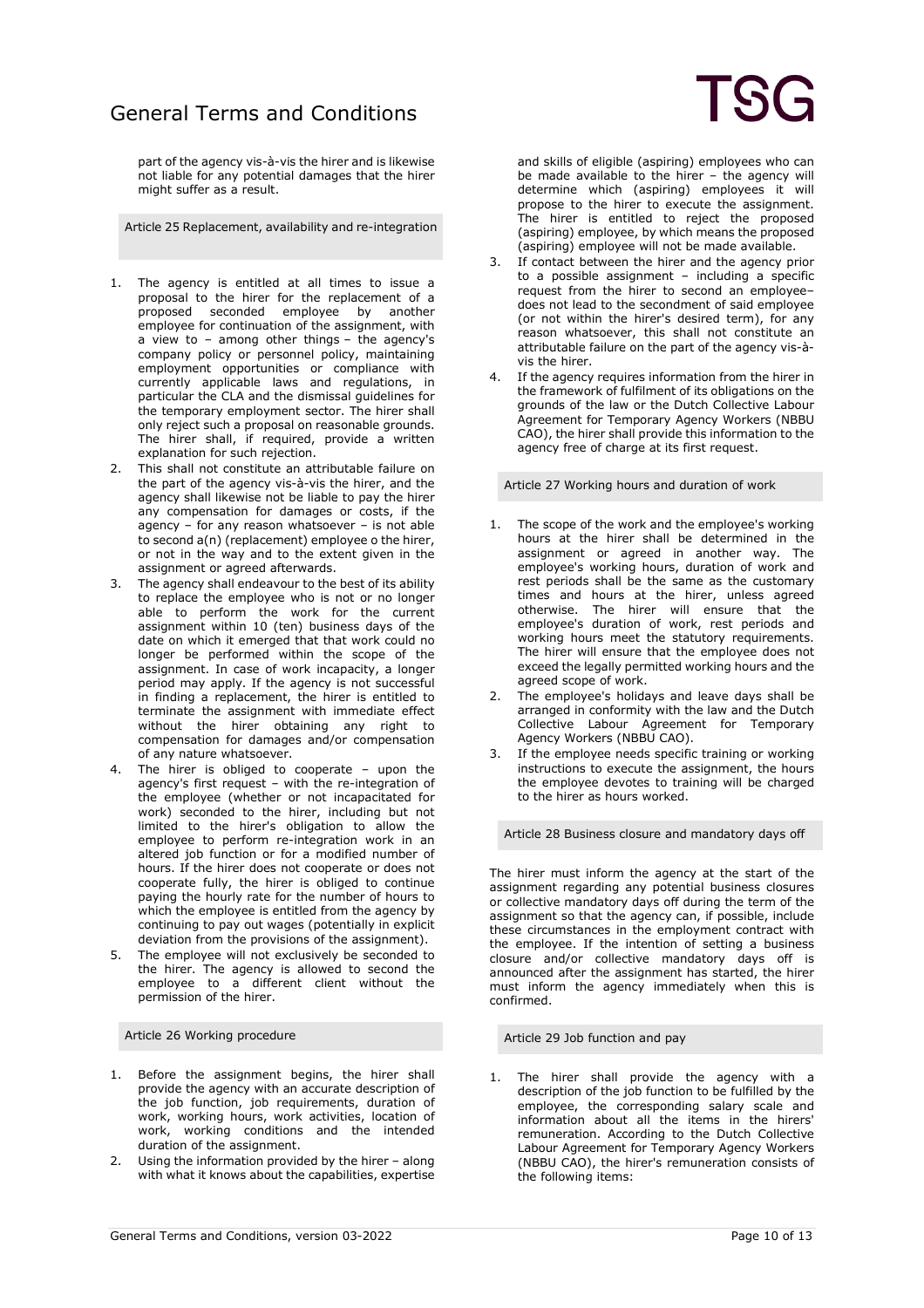- a. the applicable period-linked pay for the job grade;
- b. the applicable working hours reduction (the hirer's choice to compensate in time or money);
- c. all allowances for irregular working in irregular or under (physically) heavy conditions associated with the nature of the work. This may include but is not limited to overtime, working evenings, weekends or public holidays, rescheduled hours, shift work, low and/or high temperatures, hazardous substances or dirty work;
- d. initial pay rises (from the same date as at the hirer);
- e. expense allowance (to the extent that the agency can pay these free from surcharges and premiums);
- f. period-linked pay (from the same date as at the hirer);
- g. expenses for travel time and/or travel time associated with the work;
- h. one-off bonuses;
- i. working from home allowances.
- 2. The employee's pay, also including any allowances and expense reimbursements, shall be determined in accordance with the CLA (also including the provisions pertaining to hirer's remuneration) and the applicable laws and regulations, as determined based on the job description provided by the hirer.
- 3. If at any time it emerges that this job description and the corresponding job grade do not accord with the job function actually performed by the employee, the hirer shall immediately provide the agency with the correct job description and corresponding job grade. The employee's pay will be corrected based on the new job description. The job description and/or job grade may be adjusted during the assignment, if the employee has a reasonable claim to that adjustment by invoking laws and regulations, the CLA and/or the hirer's remuneration. If the adjustment leads to higher pay, the agency shall correct the employee's pay and the hourly rate accordingly. The hirer owes the agency this corrected rate from the time of the performance of the actual job function.
- 4. The hirer shall inform the agency of any changes to the hirer's remuneration and initial wage rises in a timely manner and in any event immediately after such changes have been determined and become known.
- 5. Overtime, shift work, work at unusual times or days (including public holidays) and/or rescheduled hours shall be paid in conformity with the particular valid regulations in the applicable CLA, and/or (where applicable) the hirer's remuneration, and shall be charged through to the hirer.
- 6. If the employee cannot be classified based on the CLA, or if there are no people working at the hirer in the same or similar job function, the employee's pay shall be determined based on discussions conducted by the agency with the employee, and, where applicable, the hirer. To this end, the necessary capacities entailed in filling the job function, the responsibilities, experience and level of education will, among other things, be taken into consideration. At the agency's first request, the hirer shall cooperate in the said discussion and provide the agency with all the information the

agency deems necessary for determining the correct pay for the employee.

7. If a situation arises dictating that the employee, in deviation to the foregoing, nonetheless should be/should have been paid based on the hirer's remuneration, the hirer shall inform the agency in writing in a timely manner and in any event immediately when it becomes known. The employee's pay and the rate will, in that case, be adjusted in accordance with paragraph 3 of this article.

Article 30 Management and supervision

- 1. When exercising management and supervision, as well as during performance of the work, the hirer shall treat the employee with the same care as is exercised over its own employees. As employer in the formal sense, the agency has no view of the workplace or how work is performed, which means that the hirer is obliged to ensure a safe working environment.
- 2. The hirer is obliged to inform the agency regularly and in any case upon the agency's first request about the employee(s) functioning and well-being. Circumstances that might influence the<br>continuation of secondment must be secondment communicated by the hirer to the agency as soon as possible.
- 3. Unless by consent, on-lending by the hirer to a third party is not permitted. This means that the hirer is not permitted to second the employee to a third party to perform work under the management and supervision of that third party. Third party is also understood to mean a natural or legal person with whom the hirer is affiliated in a business group or concern.
- 4. The hirer is only permitted to give the employee work deviating from the assignment and conditions stipulated, if the agency and the employee have given their prior written consent.
- 5. Engaging the employee outside the Netherlands through a hirer registered in the Netherlands is only possible for a specific period, under the conditions that:
	- a. the hirer has organised management and supervision; and
	- b. the employment has been agreed in writing with the agency; and
	- c. the hirer has informed the agency about the work outside the country at least 14 (fourteen) calendar days before the start date regarding the proposed employment outside the country so that the agency has enough time to apply for a certificate of coverage; and
	- d. the employment may not last longer than 183 (one hundred and eighty-three) calendar days within a timeframe of 12 (twelve) months, including days not worked on which the employee nonetheless remains outside the country; and
	- e. the employee has agreed to employment outside the country in writing.
- 8. If at any time it emerges that payroll deductions are required for the employee in the country of employment, the hirer shall be liable for any ensuing costs.
- 9. The hirer shall pay the employee compensation for damages that the employee may suffer because something belonging to him or her that was used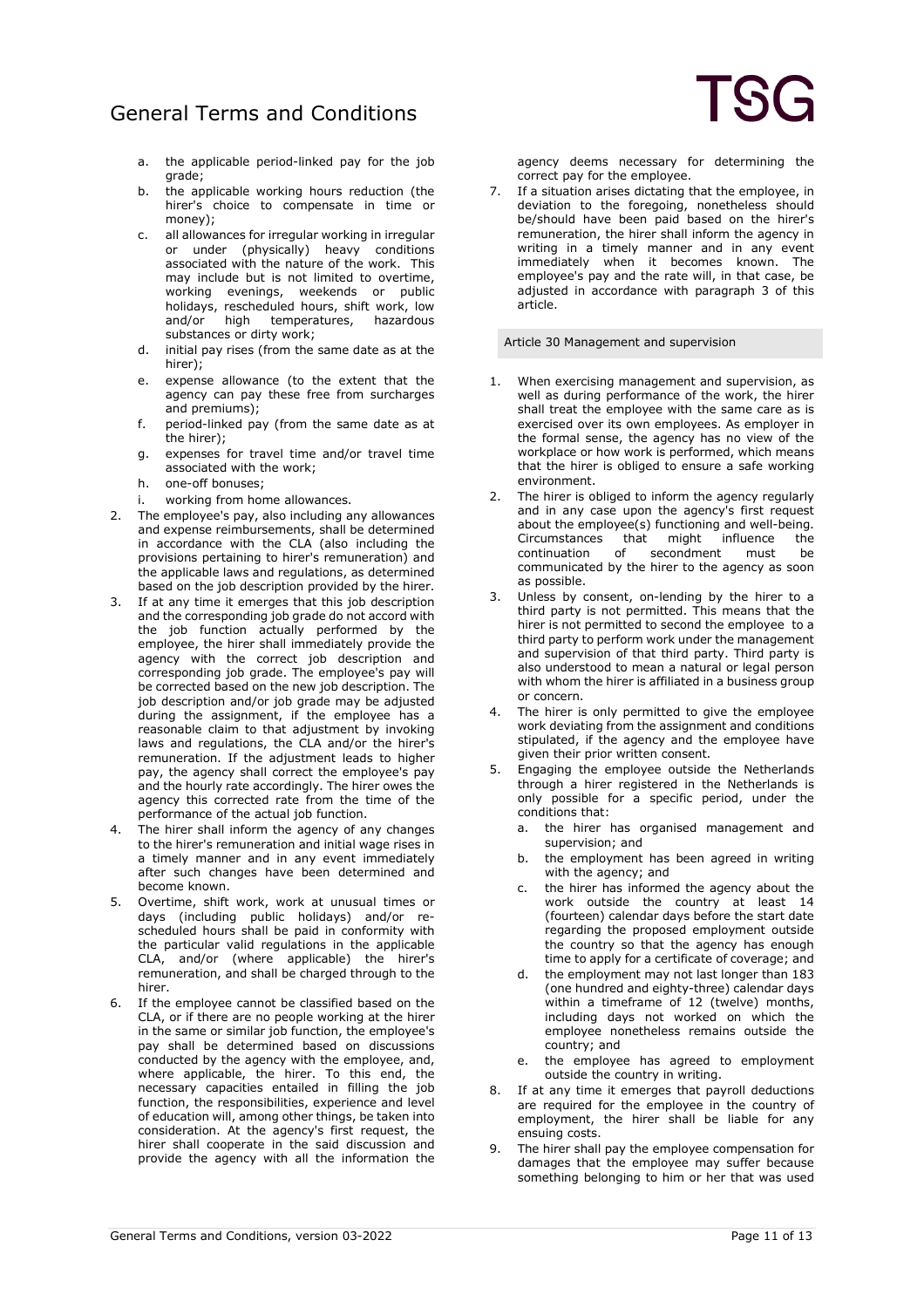in the context of the assigned work, has been damaged or destroyed.

10. The hirer shall – to the extent possible – take out sufficient insurance cover and maintain insurance cover against liability on the grounds of the provisions of these general terms and conditions. The hirer shall provide the agency with proof of this insurance upon request.

Article 31 Working conditions

- 1. The hirer declares familiarity with the fact that the hirer is designated as employer in the Working Conditions Act.
- 2. The hirer is responsible vis-à-vis the employee and the agency for compliance with the obligations in the area of safety in the workplace and proper working conditions in general arising from Article 658 of Book 7 of the DCC, from the Working Conditions Act and from the associated regulations.
- 3. The hirer is obliged to provide written information to the employee and the agency in a timely manner, but in any case no less than 1 (one) business day before the work starts, regarding the professional qualifications sought and the specific characteristics of the job to be fulfilled. The hirer shall give the employee an active introduction to the operative Risk Inventory and Evaluation (RI&E) within the company.
- 4. If the employee is involved in a workplace accident of suffers from an occupational illness, the hirer shall immediately notify the authorised government agencies – if legally required – and is responsible for immediately compiling a written report. The report will describe the facts and circumstances of the workplace accident or occupational illness such that it can be concluded with a reasonable degree of certainty whether and to what extent the workplace accident or occupational illness was the result of the fact that inadequate measures were taken to prevent the workplace accident or the occupational illness.
- 5. The hirer shall inform the agency as quickly as possible about the workplace accident or occupational illness and provide a copy of the report compiled.
- 6. The hirer shall compensate the employee and indemnify the agency against all damages (including costs, factoring in the actual costs of legal aid) that the employee has suffered in the context of performing the work, if and to the extent that the hirer and/or the agency are liable for said damages on the grounds of Articles 658 and/or 611 of Book 7, and/or Article 162 of Book 6 of the DCC. The phrase "that the employee has suffered in the context of performing the work" here explicitly also refers to damages that the employee suffers during the commute.
- 7. If the workplace accident leads to the death of the employee, the hirer is obliged to provide compensation for damages (including costs, factoring in the actual costs of legal aid) in accordance with Article 108 of Book 6 of the DCC to the people listed in that article and to indemnify the agency against all damages (including costs, factoring in the actual costs of legal aid) for which it would be held liable.
- 8. The hirer shall take out sufficient insurance coverage and maintain insurance coverage against

liability on the grounds of the provisions of this article. The hirer shall provide the agency with proof of this insurance upon request.

Article 32 Liability

- 1. The hirer who does not comply with the obligations ensuring from these general terms and conditions, the assignment and/or the (other) agreement, or does not comply with them properly, is obliged to pay compensation for all damages on the part of the agency and/or the employee arising from this.<br>The provisions of this article are The provisions of this article are universally applicable, both with regard to items where the obligation to pay compensation for damages is already arranged separately in these general terms and conditions, the assignment and/or the (other) agreement, as well as items where that is not the case.
- 2. In addition to the agency, the hirer is also liable jointly and severally vis-à-vis the employee for payment of the wages owed to the employee, unless the hirer qualifies itself as not culpable with regard to any potential underpayment.
- 3. The hirer is in all cases required to inform the agency about proof of its non-culpability in respect of the working conditions as referred to in these general terms and conditions in a timely, correct and accurate way.

Article 33 Posting of Workers by Intermediaries Act (WAADI)

The hirer hereby declares familiarity with the obligations that apply to itself ensuing from the Posting of Workers by Intermediaries Act (WAADI), including but explicitly not limited to:

- a. Article 8(b) of the WAADI: the hirer shall ensure that employees are given access to the same facilities, amenities or services at the company – in particular cafeterias, childcare and transport facilities – as permanent employees of the company who are employed in the same or similar job functions, unless the difference in treatment is justified on objective grounds;
- b. Article 8(c) of the WAADI: the hirer shall ensure that vacancies arising at the company are clearly brought to the attention of contracted employees in a timely manner so that they are given the same opportunity to obtain an employment contract for indefinite term as the employees at the hirer's company;
- c. Article 10 of the WAADI: the hirer shall fully inform the agency and in a timely manner about collective actions intended, started, continuing or ended, whether or not organised by trade unions, including strikes, sit-down strikes or lockouts.
- d. Article 12(a) of the WAADI: the hirer shall provide both the agency and the employee written information about the employment conditions, as referred to in Article 8 of the WAADI, before the assignment commences.